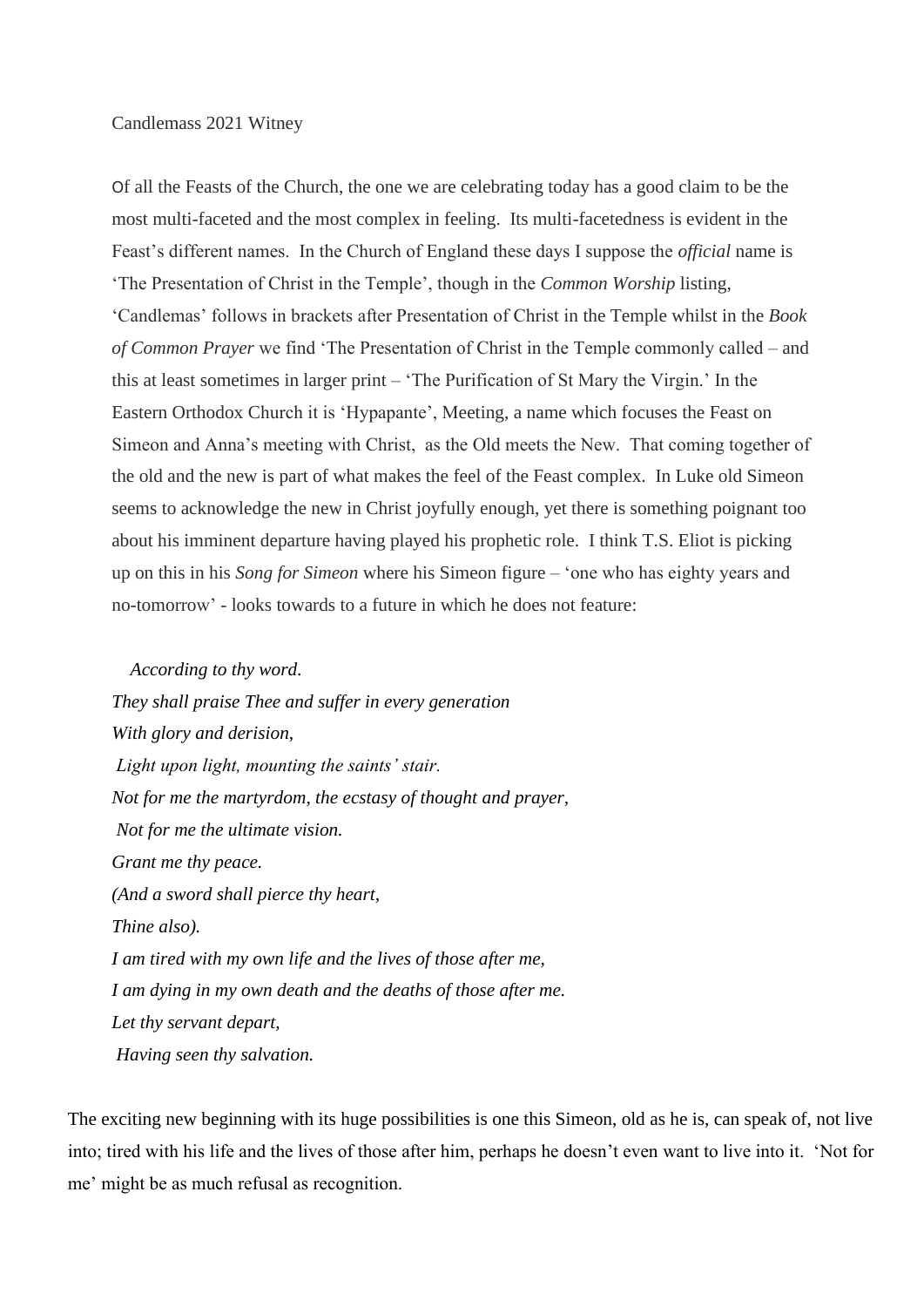Refusal of the Christ-centred future is certainly raised as a possibility by the biblical Simeon: 'This child is destined for the falling and rising of many in Israel and to be a sign that will be opposed so that the inner thoughts of many will be revealed.' The joy of recognition and acknowledgement of Christ as the light of the world is here rather qualified by the troubling indication that some will not recognise and acknowledge him but will oppose him. Christ's coming is joyous but also challenging and indeed threatening. For the falling, as well as the rising, of many in Israel. Christ as refiner's fire, Christ, maybe as a sword of judgement separating good from bad, his friends from his enemies in the nation of Israel - maybe, too as a piercing sword seeking to cut out of our individual souls our opposition to him. Anyway, the sword image brings with it disturbing ideas of violence and pain associated with Christ. The baby in Simeon's arms is not something to be cooed over sentimentally – for, as Mary Coleridge puts it in her poem *Salus Mundi*, not only is the Christchild the world's safety – he is also the world's danger.

And though other figures are greatly significant in this scene, at its centre is the Christchild and to him we must attend. I was introduced a while back to a Swedish hymn specially written some thirty years ago for Candlemas Day. Kyndelsmässodagen, clearly etymologically related to Candlemas Day, is what the Swedes call the Feast, but it's worth noting that the kyndel- element in old Swedish means 'torch' or 'flare', - a stronger light than candles give, perhaps. Biblically enough for this day, but also very Swedishly (at this stage of their very dark and extended winter, the Swedes are longing for light) – the hymn speaks of light shining in darkness. 'Children and stars are born in the dark', it begins. The Christchild, as perhaps all children, is born as light in our darkness, all children, but Christ especially, being signs and bearers of hope. But with the hope comes challenge: 'God is near in a little child who sees us', ends the Swedish hymn's refrain. Why that 'who sees us'? The friend who sent me the hymn explains that it is to do with the specialness of the gaze of a very small child, something that for her has a piercing quality (that sword, again) in that, as she puts it, 'You can't protect yourself behind masks and excuses – the child sees through all fears and reservations'. She is no doubt drawing on her experiences with her own son who was born on Candlemas day. Does her explanation resonate, I wonder, with parents, perhaps mothers especially, present today?

My friend goes on to say 'If I dare to allow myself to be led by that gaze, my life will become, in all likelihood, quite different, truer and braver.' If I dare, that is, not to refuse but to meet the perhaps dangerous-feeling challenge of the God who looks at us out of the eyes of child, eyes full of innocence and trust and love, looks at us with a gaze that constitutes a piercing demand that we should repay the trust and protect the innocence and honour the love through an integrity and courage that should guide all our living. My friend remarks, interestingly, that we talk a lot about walking in Christ's footsteps, but not so much